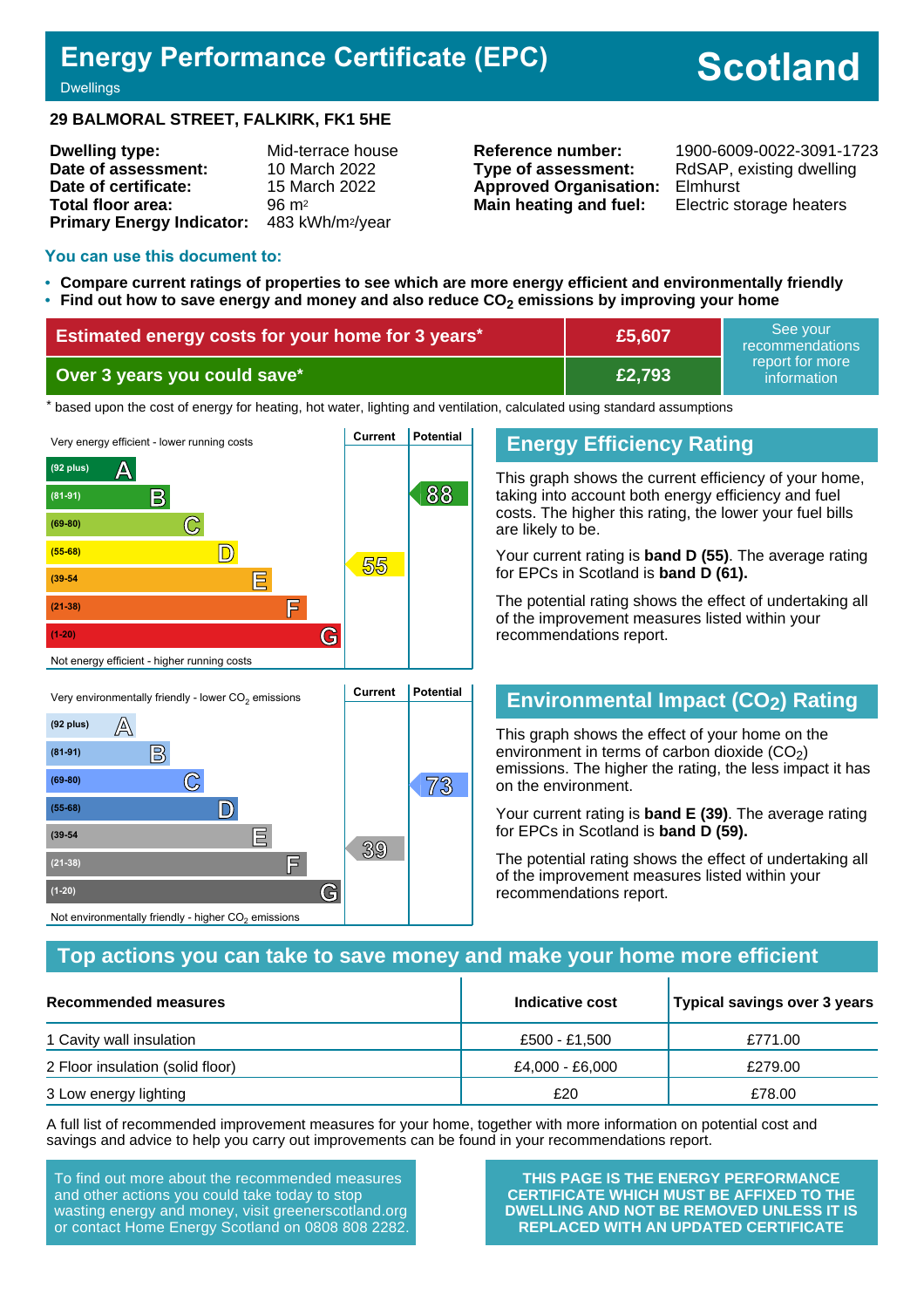## **Summary of the energy performance related features of this home**

This table sets out the results of the survey which lists the current energy-related features of this home. Each element is assessed by the national calculation methodology; 1 star = very poor (least efficient), 2 stars = poor, 3 stars = average, 4 stars = good and 5 stars = very good (most efficient). The assessment does not take into consideration the condition of an element and how well it is working. 'Assumed' means that the insulation could not be inspected and an assumption has been made in the methodology, based on age and type of construction.

| <b>Element</b>        | <b>Description</b>                             | <b>Energy Efficiency</b> | Environmental      |
|-----------------------|------------------------------------------------|--------------------------|--------------------|
| Walls                 | Cavity wall, as built, no insulation (assumed) | ★★☆☆☆                    | ★★☆☆☆              |
| Roof                  | Pitched, 300 mm loft insulation                | ★★★★★                    | ★★★★★              |
| Floor                 | Solid, no insulation (assumed)                 |                          |                    |
| <b>Windows</b>        | Fully double glazed                            | ★★★☆☆                    | ★★★☆☆              |
| Main heating          | Electric storage heaters                       | ★★★☆☆                    | $\bigstar$ * * * * |
| Main heating controls | Manual charge control                          | ★★☆☆☆                    | ★★☆☆☆              |
| Secondary heating     | Room heaters, electric                         |                          |                    |
| Hot water             | Electric immersion, off-peak                   | ★☆☆☆☆                    | ★★☆☆☆              |
| Lighting              | Low energy lighting in 56% of fixed outlets    | ★★★★☆                    | ★★★★☆              |

## **The energy efficiency rating of your home**

Your Energy Efficiency Rating is calculated using the standard UK methodology, RdSAP. This calculates energy used for heating, hot water, lighting and ventilation and then applies fuel costs to that energy use to give an overall rating for your home. The rating is given on a scale of 1 to 100. Other than the cost of fuel for electrical appliances and for cooking, a building with a rating of 100 would cost almost nothing to run.

As we all use our homes in different ways, the energy rating is calculated using standard occupancy assumptions which may be different from the way you use it. The rating also uses national weather information to allow comparison between buildings in different parts of Scotland. However, to make information more relevant to your home, local weather data is used to calculate your energy use,  $CO<sub>2</sub>$  emissions, running costs and the savings possible from making improvements.

## **The impact of your home on the environment**

One of the biggest contributors to global warming is carbon dioxide. The energy we use for heating, lighting and power in our homes produces over a quarter of the UK's carbon dioxide emissions. Different fuels produce different amounts of carbon dioxide for every kilowatt hour (kWh) of energy used. The Environmental Impact Rating of your home is calculated by applying these 'carbon factors' for the fuels you use to your overall energy use.

The calculated emissions for your home are 82 kg  $CO<sub>2</sub>/m<sup>2</sup>/yr$ .

The average Scottish household produces about 6 tonnes of carbon dioxide every year. Based on this assessment, heating and lighting this home currently produces approximately 7.8 tonnes of carbon dioxide every year. Adopting recommendations in this report can reduce emissions and protect the environment. If you were to install all of these recommendations this could reduce emissions by 4.3 tonnes per year. You could reduce emissions even more by switching to renewable energy sources.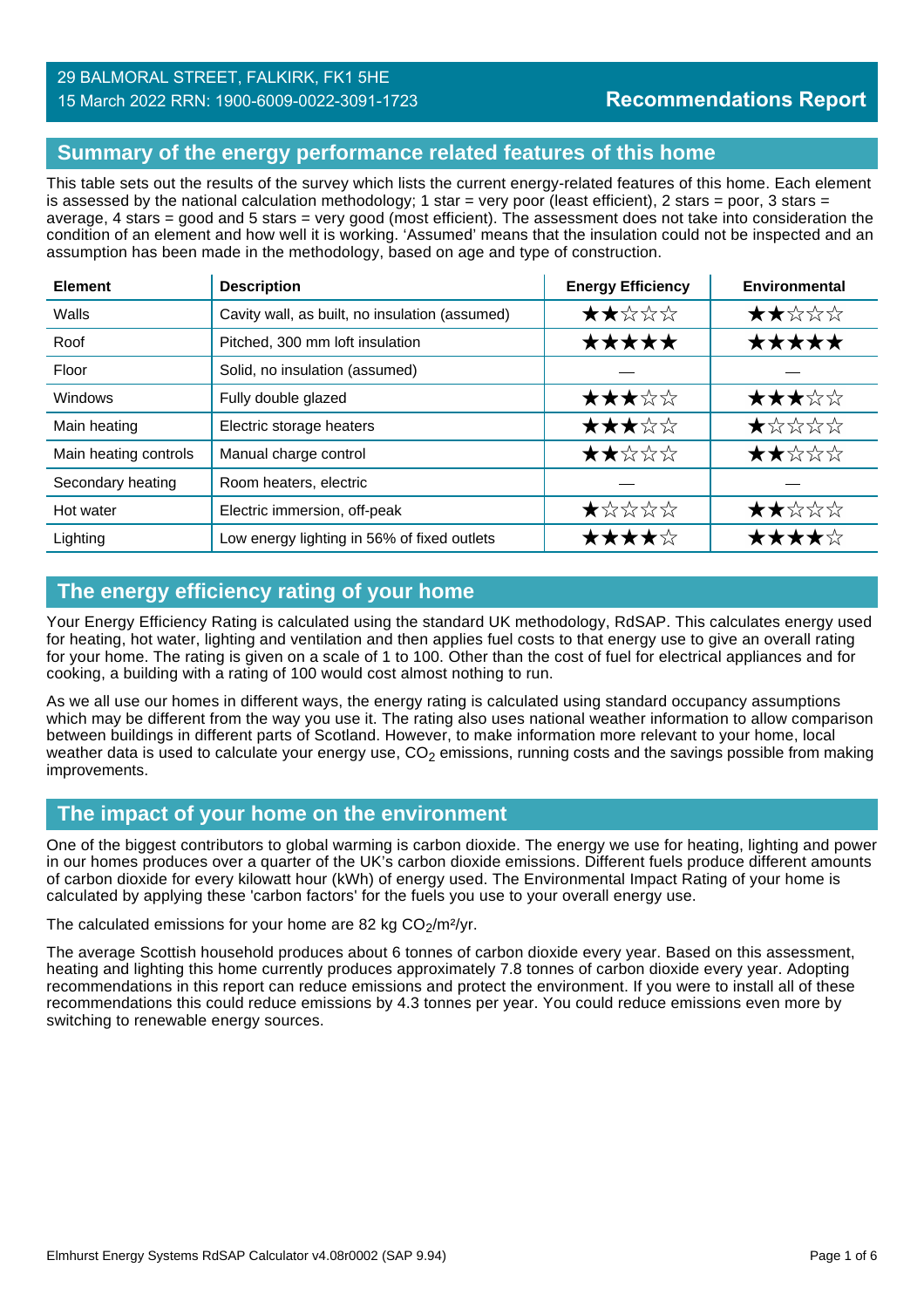## 29 BALMORAL STREET, FALKIRK, FK1 5HE 15 March 2022 RRN: 1900-6009-0022-3091-1723

## **Estimated energy costs for this home**

| <b>EDITION OF STRING AND TO MANY HOLDING</b> |                             |                               |                                 |  |
|----------------------------------------------|-----------------------------|-------------------------------|---------------------------------|--|
|                                              | <b>Current energy costs</b> | <b>Potential energy costs</b> | <b>Potential future savings</b> |  |
| <b>Heating</b>                               | £4,158 over 3 years         | £2,154 over 3 years           |                                 |  |
| <b>Hot water</b>                             | £1,080 over 3 years         | £405 over 3 years             | <b>You could</b>                |  |
| Lighting                                     | £369 over 3 years           | £255 over 3 years             | save £2,793                     |  |
|                                              | Totals £5,607               | £2,814                        | over 3 years                    |  |

These figures show how much the average household would spend in this property for heating, lighting and hot water. This excludes energy use for running appliances such as TVs, computers and cookers, and the benefits of any electricity generated by this home (for example, from photovoltaic panels). The potential savings in energy costs show the effect of undertaking all of the recommended measures listed below.

## **Recommendations for improvement**

The measures below will improve the energy and environmental performance of this dwelling. The performance ratings after improvements listed below are cumulative; that is, they assume the improvements have been installed in the order that they appear in the table. Further information about the recommended measures and other simple actions to take today to save money is available from the Home Energy Scotland hotline which can be contacted on 0808 808 2282. Before carrying out work, make sure that the appropriate permissions are obtained, where necessary. This may include permission from a landlord (if you are a tenant) or the need to get a Building Warrant for certain types of work.

| <b>Recommended measures</b> |                                                                    |                        | <b>Typical saving</b> | <b>Rating after improvement</b> |                    |
|-----------------------------|--------------------------------------------------------------------|------------------------|-----------------------|---------------------------------|--------------------|
|                             |                                                                    | <b>Indicative cost</b> | per year              | <b>Energy</b>                   | <b>Environment</b> |
|                             | Cavity wall insulation                                             | £500 - £1,500          | £257                  | 61<br>$\boxed{\mathsf{D}}$      | E 46               |
| 2                           | Floor insulation (solid floor)                                     | $£4,000 - £6,000$      | £93                   | <b>D 63</b>                     | E 49               |
| 3                           | Low energy lighting for all fixed outlets                          | £20                    | £26                   | <b>D 64</b>                     | E 50               |
| $\overline{4}$              | High heat retention storage heaters and<br>dual immersion cylinder | £1,600 - £2,400        | £382                  | C 74                            | 55<br>D)           |
| 5                           | Solar water heating                                                | £4,000 - £6,000        | £72                   | C76                             | 60<br>$ D\rangle$  |
| 6                           | Replacement glazing units                                          | £1,000 - £1,400        | £102                  | C 78                            | D 64               |
|                             | Solar photovoltaic panels, 2.5 kWp                                 | $£3,500 - £5,500$      | £328                  | <b>B</b> 88                     |                    |

#### **Alternative measures**

There are alternative improvement measures which you could also consider for your home. It would be advisable to seek further advice and illustration of the benefits and costs of such measures.

- External insulation with cavity wall insulation
- Biomass boiler (Exempted Appliance if in Smoke Control Area)
- Air or ground source heat pump

## **Choosing the right improvement package**

For free and impartial advice on choosing suitable measures for your property, contact the Home Energy Scotland hotline on 0808 808 2282 or go to www.greenerscotland.org.

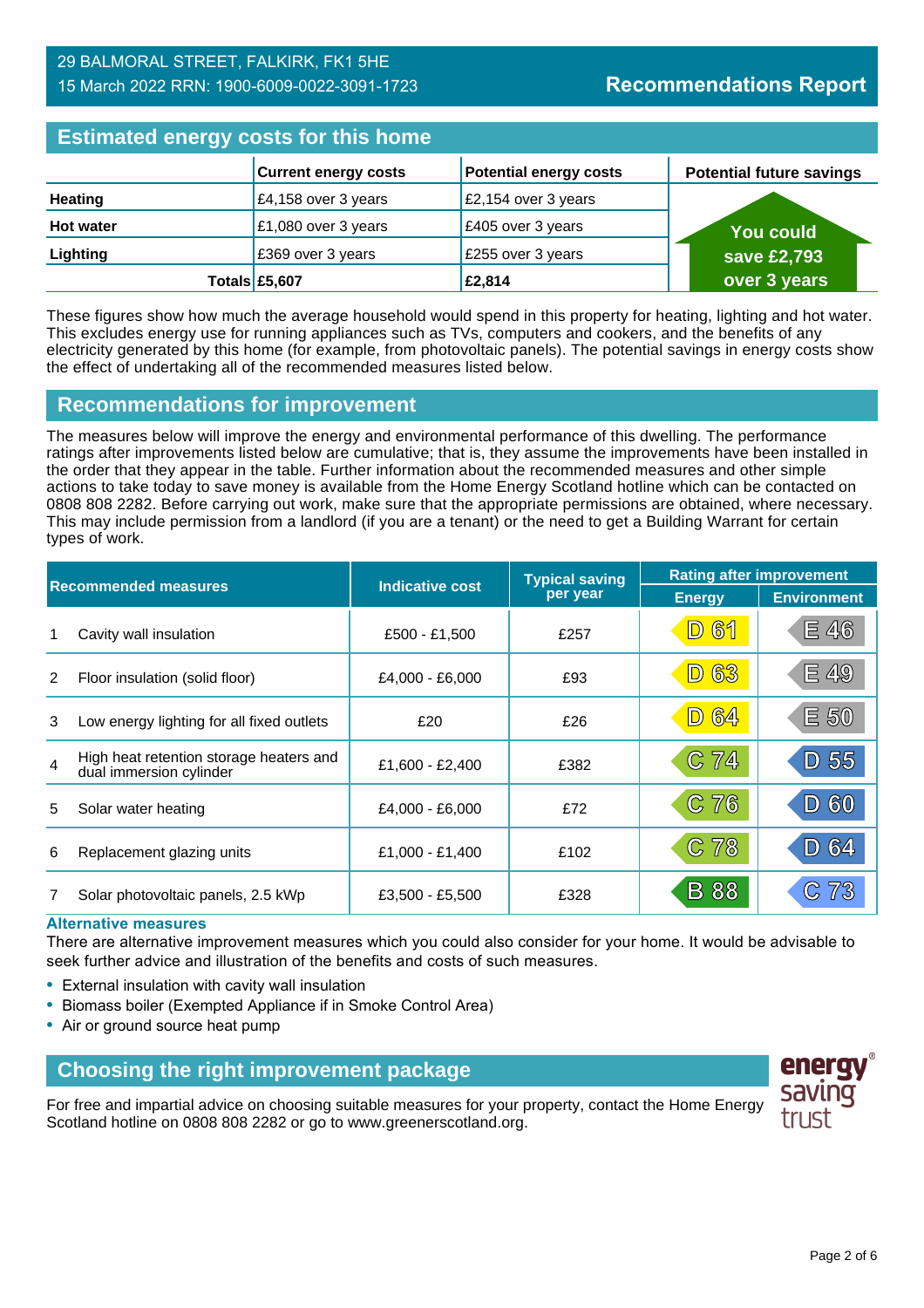## **About the recommended measures to improve your home's performance rating**

This section offers additional information and advice on the recommended improvement measures for your home

#### **1 Cavity wall insulation**

Cavity wall insulation, to fill the gap between the inner and outer layers of external walls with an insulating material, reduces heat loss; this will improve levels of comfort, reduce energy use and lower fuel bills. The insulation material is pumped into the gap through small holes that are drilled into the outer walls, and the holes are made good afterwards. As specialist machinery is used to fill the cavity, a professional installation company should carry out this work, and they should carry out a thorough survey before commencing work to ensure that this type of insulation is suitable for this home and its exposure. They should also provide a guarantee for the work and handle any building standards issues. Further information about cavity wall insulation and details of local installers can be obtained from the National Insulation Association (www.nationalinsulationassociation.org.uk).

#### **2 Floor insulation (solid floor)**

Insulation of a floor will significantly reduce heat loss; this will improve levels of comfort, reduce energy use and lower fuel bills. Insulating solid floors can present challenges; insulation laid on top of existing solid floors may impact on existing doors and finishes whilst lifting of a solid floor to insert insulation below will require consideration of the potential effect on both structural stability and damp proofing. It is advised to seek advice from a Chartered Structural Engineer or a registered Architect about this if unsure. Further information about floor insulation is available from many sources including www.energysavingtrust.org.uk/scotland/Insulation/Floorinsulation. Building regulations generally apply to this work and may also require a building warrant so it is best to check with your local authority building standards department.

#### **3 Low energy lighting**

Replacement of traditional light bulbs with energy saving bulbs will reduce lighting costs over the lifetime of the bulb, and they last many times longer than ordinary light bulbs. Low energy lamps and fittings are now commonplace and readily available. Information on energy efficiency lighting can be found from a wide range of organisations, including the Energy Saving Trust (http://www.energysavingtrust.org.uk/home-energyefficiency/lighting).

#### **4 High heat retention storage heaters**

Modern storage heaters have better insulation and are easier to control than the older type in this property. Ask for a quotation for new, high heat retention heaters with automatic charge and output controls. A dual-immersion cylinder, which can be installed at the same time, will provide cheaper hot water than the system currently installed. Installations should be in accordance with the current regulations covering electrical wiring. Ask the heating engineer to explain the options, which might also include switching to other forms of electric heating.

#### **5 Solar water heating**

A solar water heating panel, usually fixed to the roof, uses the sun to pre-heat the hot water supply. This can significantly reduce the demand on the heating system to provide hot water and hence save fuel and money. Planning permission might be required, building regulations generally apply to this work and a building warrant may be required, so it is best to check these with your local authority. You could be eligible for Renewable Heat Incentive payments which could appreciably increase the savings beyond those shown on your EPC, provided that both the product and the installer are certified by the Microgeneration Certification Scheme (or equivalent). Details of local MCS installers are available at www.microgenerationcertification.org.

#### **6 Replacement glazing units**

Replacing existing double-glazed units with new high-performance units. Building regulations require that replacement glazing is to a standard no worse than previous; a building warrant is not required. Planning permission might be required for such work if a building is listed or within a conservation area so it is best to check with your local authority.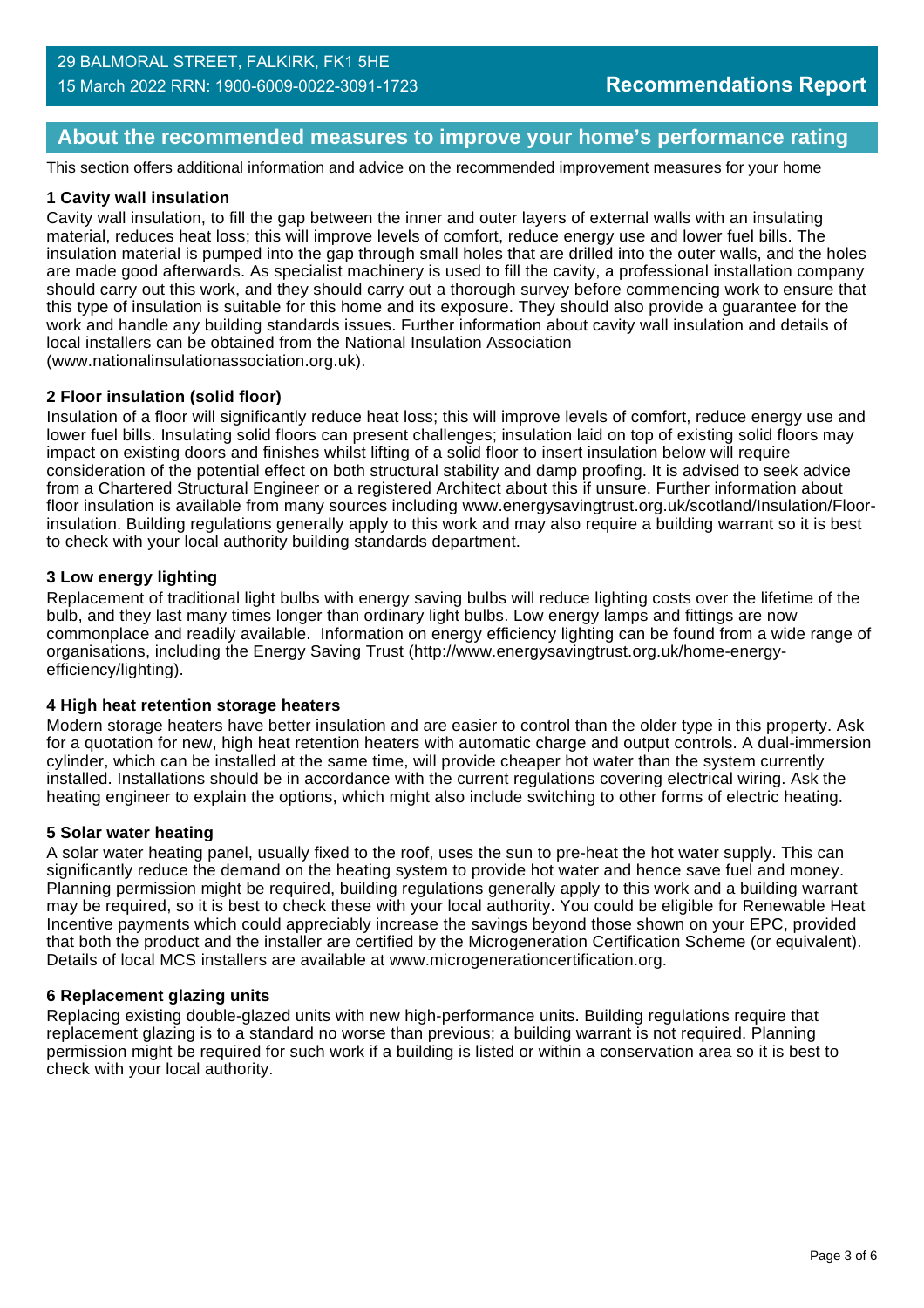#### **7 Solar photovoltaic (PV) panels**

A solar PV system is one which converts light directly into electricity via panels placed on the roof with no waste and no emissions. This electricity is used throughout the home in the same way as the electricity purchased from an energy supplier. Planning permission might be required, building regulations generally apply to this work and a building warrant may be required, so it is best to check with your local authority. The assessment does not include the effect of any Feed-in Tariff which could appreciably increase the savings that are shown on this EPC for solar photovoltaic panels, provided that both the product and the installer are certified by the Microgeneration Certification Scheme (or equivalent). Details of local MCS installers are available at www.microgenerationcertification.org.

#### **Low and zero carbon energy sources**

Low and zero carbon (LZC) energy sources are sources of energy that release either very little or no carbon dioxide into the atmosphere when they are used. Installing these sources may help reduce energy bills as well as cutting carbon.

**LZC energy sources present:** There are none provided for this home

### **Your home's heat demand**

You could receive Renewable Heat Incentive (RHI) payments and help reduce carbon emissions by replacing your existing heating system with one that generates renewable heat and, where appropriate, having your loft insulated and cavity walls filled. The estimated energy required for space and water heating will form the basis of the payments. For more information go to www.energysavingtrust.org.uk/scotland/rhi. Ŷ.

| <b>Heat demand</b>           | <b>Existing dwelling</b> | Impact of loft<br>insulation | Impact of cavity<br>wall insulation | Impact of solid wall<br>insulation |
|------------------------------|--------------------------|------------------------------|-------------------------------------|------------------------------------|
| Space heating (kWh per year) | 12.402                   | N/A                          | (2.299)                             | N/A                                |
| Water heating (kWh per year) | 2.076                    |                              |                                     |                                    |

#### **Addendum**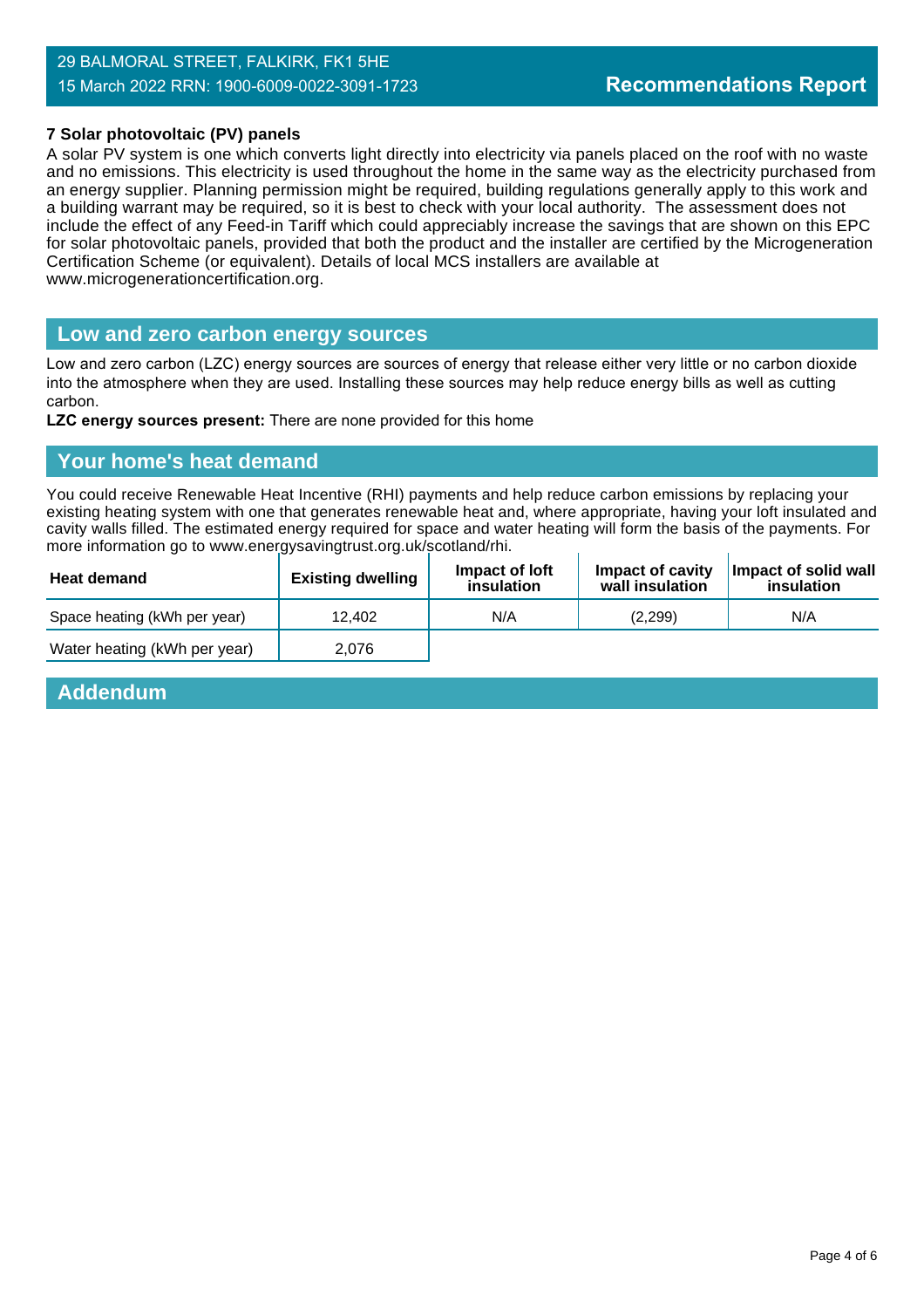#### 29 BALMORAL STREET, FALKIRK, FK1 5HE 15 March 2022 RRN: 1900-6009-0022-3091-1723

## **About this document**

This Recommendations Report and the accompanying Energy Performance Certificate are valid for a maximum of ten years. These documents cease to be valid where superseded by a more recent assessment of the same building carried out by a member of an Approved Organisation.

The Energy Performance Certificate and this Recommendations Report for this building were produced following an energy assessment undertaken by an assessor accredited by Elmhurst (www.elmhurstenergy.co.uk), an Approved Organisation Appointed by Scottish Ministers. The certificate has been produced under the Energy Performance of Buildings (Scotland) Regulations 2008 from data lodged to the Scottish EPC register. You can verify the validity of this document by visiting www.scottishepcregister.org.uk and entering the report reference number (RRN) printed at the top of this page.

| Assessor's name:            | Mr. David Telford                             |
|-----------------------------|-----------------------------------------------|
| Assessor membership number: | EES/009397                                    |
| Company name/trading name:  | D M Hall Chartered Surveyors LLP              |
| Address:                    | Unit 6A The Courtyard Callendar Business Park |
|                             | Falkirk                                       |
|                             | FK1 1XR                                       |
| Phone number:               | 0131 477 6000                                 |
| Email address:              | dmhall@dmhall.co.uk                           |
| Related party disclosure:   | No related party                              |

If you have any concerns regarding the content of this report or the service provided by your assessor you should in the first instance raise these matters with your assessor and with the Approved Organisation to which they belong. All Approved Organisations are required to publish their complaints and disciplinary procedures and details can be found online at the web address given above.

#### **Use of this energy performance information**

Once lodged by your EPC assessor, this Energy Performance Certificate and Recommendations Report are available to view online at www.scottishepcregister.org.uk, with the facility to search for any single record by entering the property address. This gives everyone access to any current, valid EPC except where a property has a Green Deal Plan, in which case the report reference number (RRN) must first be provided. The energy performance data in these documents, together with other building information gathered during the assessment is held on the Scottish EPC Register and is available to authorised recipients, including organisations delivering energy efficiency and carbon reduction initiatives on behalf of the Scottish and UK governments. A range of data from all assessments undertaken in Scotland is also published periodically by the Scottish Government. Further information on these matters and on Energy Performance Certificates in general, can be found at www.gov.scot/epc.